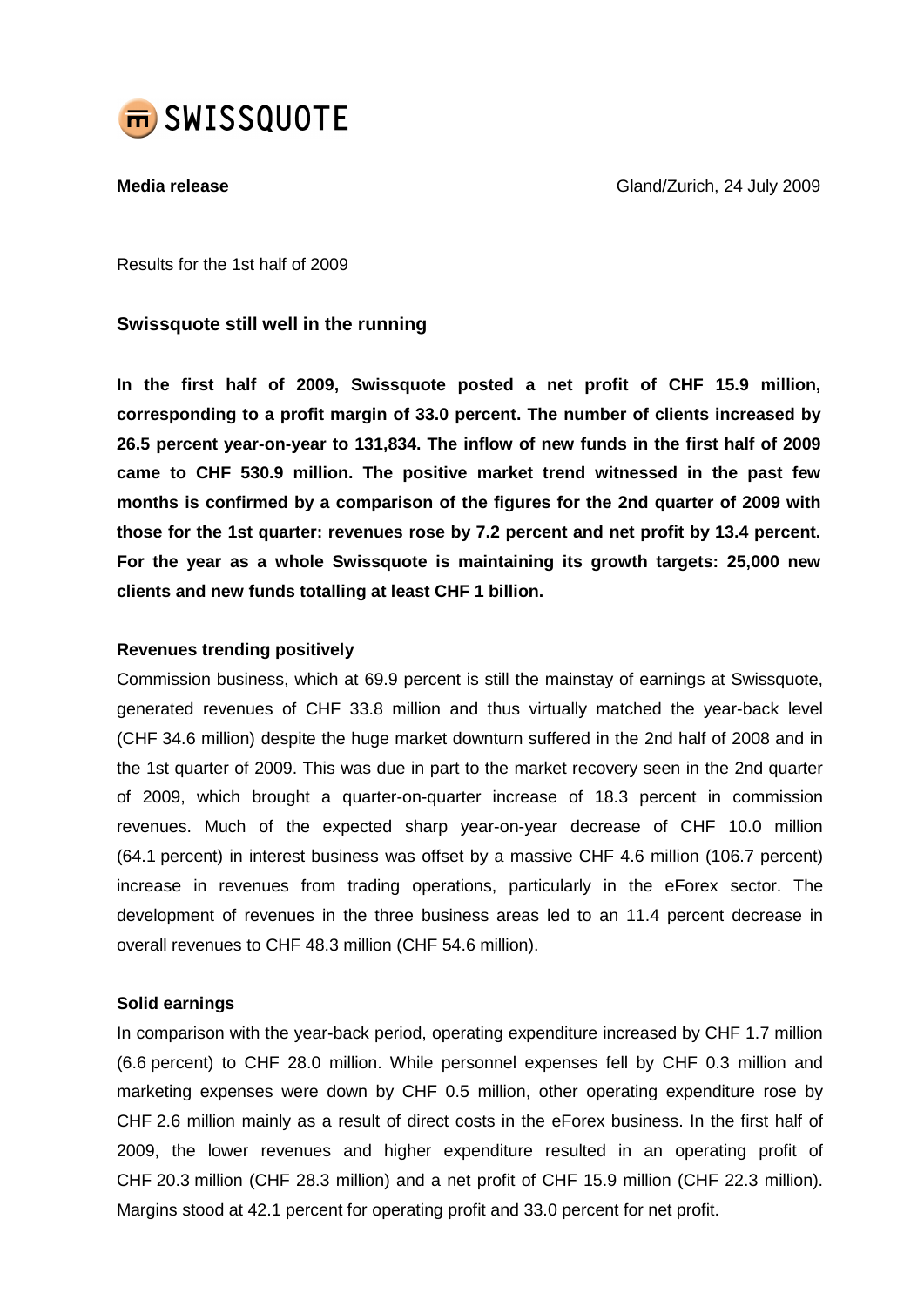

### **Strong client growth**

In comparison with the year-back period, the number of clients grew by a total of 27,587 to 131,834, which is equivalent to a 26.5 percent increase. At 126,949 (+23,473), trading clients make up the largest contingent. Although Swissquote only launched the 'dynamic savings account' one year ago, today it already numbers 4,885 clients in this segment, with assets totalling CHF 137.1 million.

#### **New service for savings account holders**

As of 24 July Swissquote is offering its savings account holders an additional service. Savings account clients are no longer restricted to a choice of 1.8 percent interest or an investment in fixed-term deposits, now they can themselves put together an investment savings portfolio comprising SIX Swiss Exchange listed ETFs and Swissquote Quant funds and determine the investment amount and frequency. The system then automatically triggers investment in the products selected. The flat-rate charge for investment in a savings portfolio is CHF 9.

#### **Attractive new flat-rate charge models**

For some months now Swissquote has been offering its trading clients safekeeping account charges with a ceiling of CHF 100 p.a. This adjustment in conditions appeals particularly to larger private clients.

Swissquote has also introduced an attractive flat-rate charge of CHF 9 for clients who invest above all in investment funds. This flat-rate charge currently applies for 2,500 funds that are tradable on the Swissquote platform.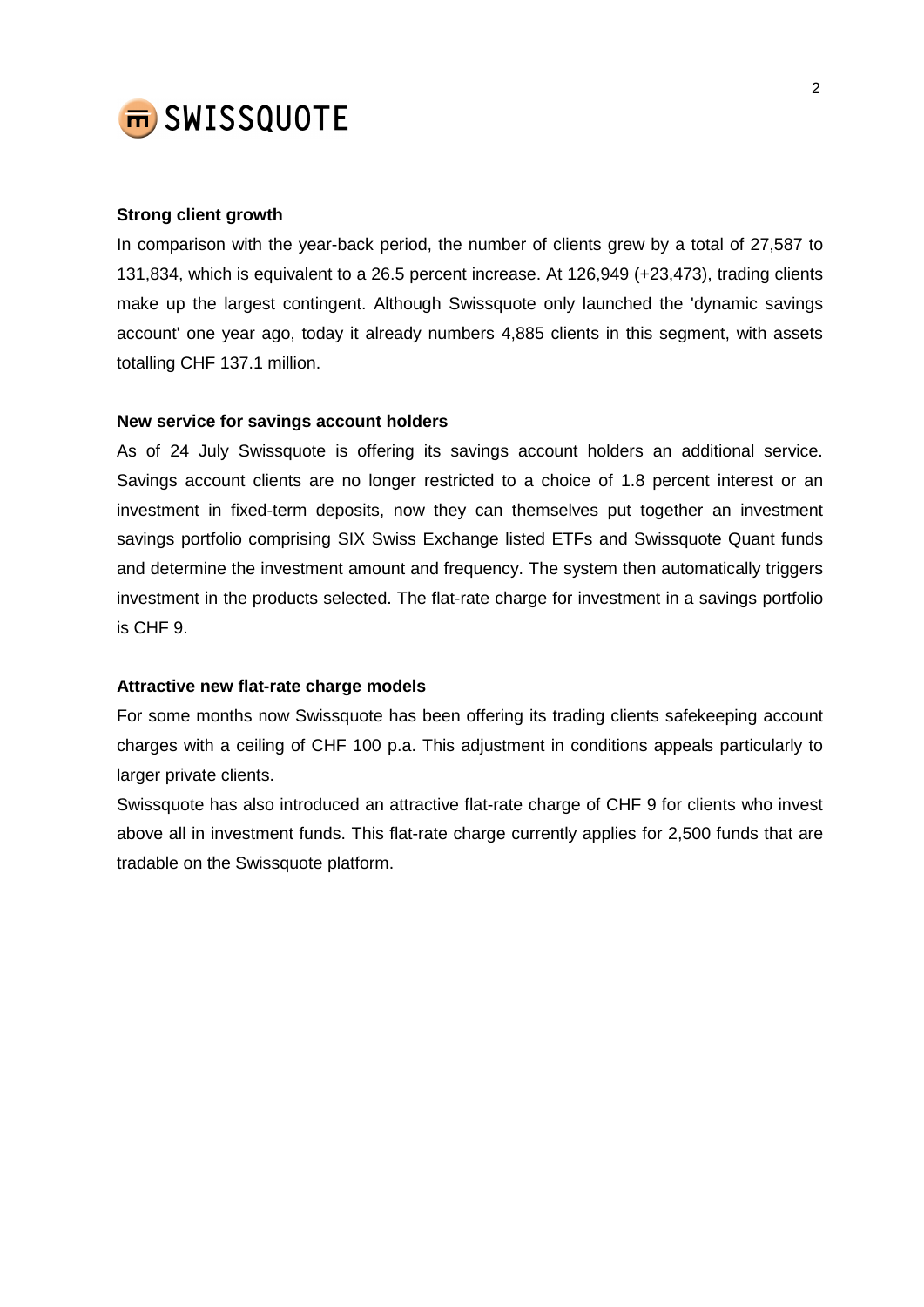

The complete **financial report for the first half of 2009** is available on: <http://www.swissquote.ch> – THE COMPANY/Investor Relations/Reporting

*Swissquote* − *Swiss leader in online trading*

*Swissquote has 227 employees in Gland (Vaud) and Zurich. Swissquote is the Swiss leader in online trading. In addition to low-cost stock market access for private clients and portfolio managers, Swissquote also offers an eForex trading plattform and a very attractive saving account. Swissquote Group Holding AG shares (SQN) are quoted on the SIX Swiss Exchange.*

# **For further information**

Marc Bürki, CEO Swissquote Bank Ltd., Chemin de la Crétaux 33, CH-1196 Gland Tel. +41 22 999 98 50, fax +41 22 999 94 54, mobile +41 79 413 41 45 [marc.burki@swissquote.ch](mailto:marc.burki@swissquote.ch)

Nadja Keller, Assistant to CEO Telefon +41 22 999 98 10, Fax +41 22 999 94 54 [nadja.keller@swissquote.ch](mailto:nadja.keller@swissquote.ch)

# **Agenda 2009**

27.10.2009 Publication of figures for the first nine months of 2009 (conference call)